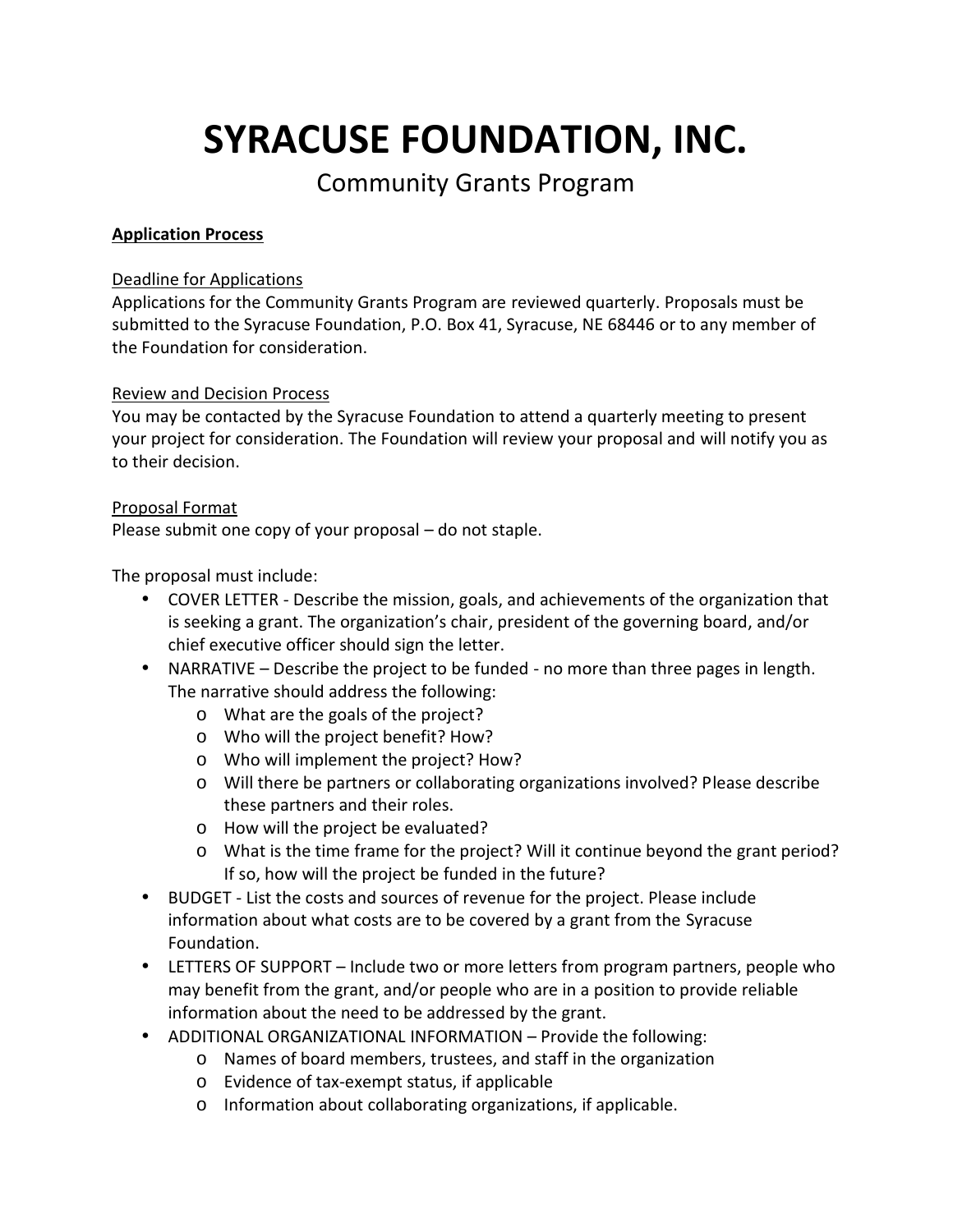**SYRACUSE FOUNDATION, INC.**

Community Grants Program

#### **Application Form**

This form is to be submitted with the cover letter, narrative, budget, letters of support and additional organizational information. It may be typed or hand written.

- 1. Date:
- 2. Legal name of organization, address, and name of executive director.
- 3. IRS 501(c)(3) nonprofit? (Please circle) YES NO 2a. If no, are you a nonprofit/charitable organization? (Please circle) YES NO
- 4. Contact Person Information
	- a. Name:
	- b. Title:
	- c. Address:
	- d. Phone:
	- e. E-mail:
- 5. Amount Requested: \$
- 6. Project budget: \$\_\_\_\_\_\_\_\_\_\_\_\_\_
- 7. No more than four sentences summarizing the proposal. Include the name of the project.

- 8. The period this grant will cover:  $\frac{1}{\sqrt{2\pi}}$  to  $\frac{1}{\sqrt{2\pi}}$
- 9. List any previous support from the Syracuse Foundation.